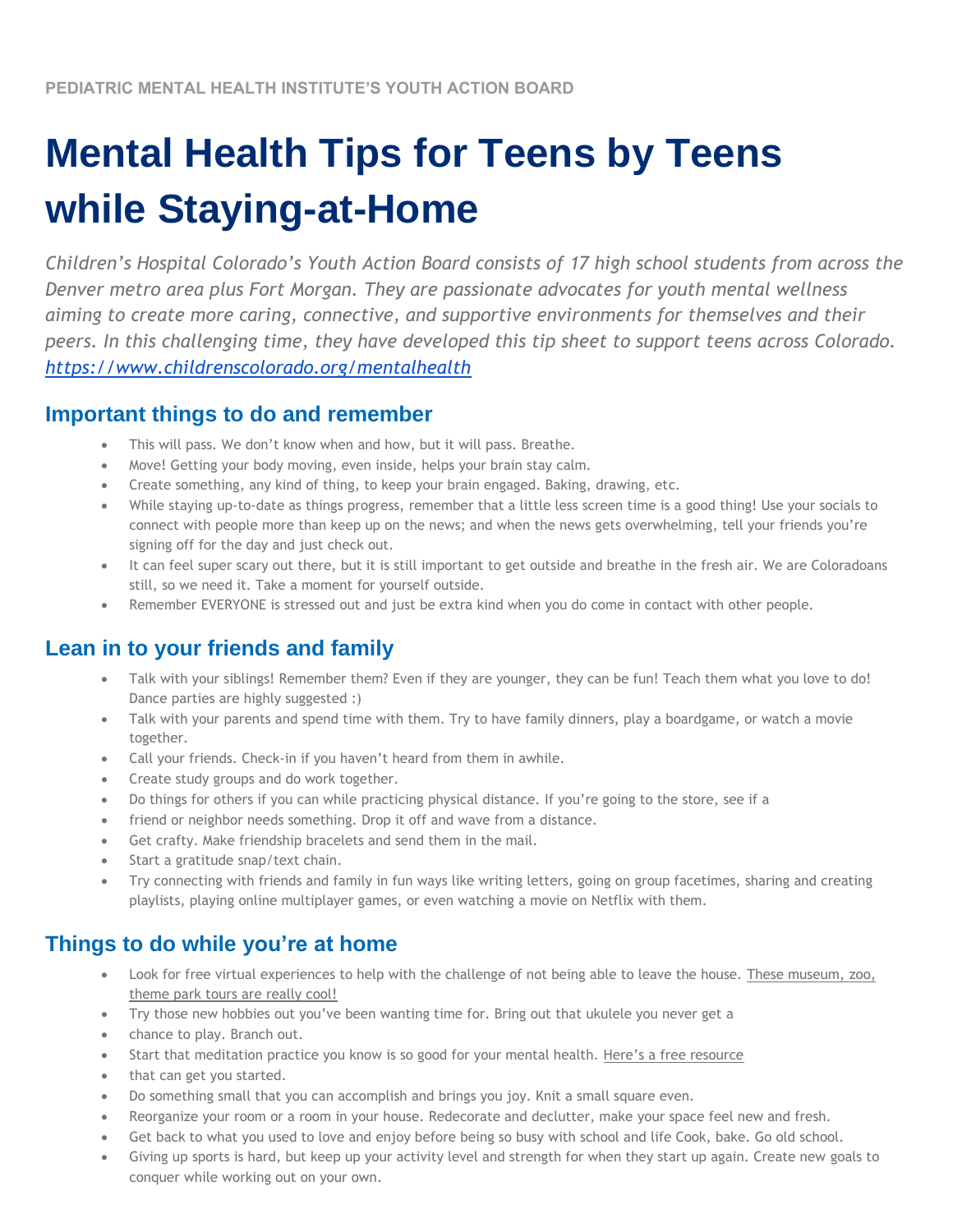#### **PEDIATRIC MENTAL HEALTH INSTITUTE'S YOUTH ACTION BOARD**

- In some kind of book club or just enjoy reading and writing? Try joining an online book club or a writing competition, even just journaling!
- HBO offers movies that are in theaters now that you can pay for; however, Showtime does have free movies.
- Arts and crafts! Whether it's painting, drawing, knitting, or anything else, there are plenty of Pinterest projects online.
- Exercise, take a walk, a bike ride, find a work-out or yoga video online that fits you! [This is just one](https://www.youtube.com/user/yogawithadriene) [that many have](https://www.youtube.com/user/yogawithadriene)  [seemed to enjoy.](https://www.youtube.com/user/yogawithadriene)
- Remember this time is difficult, so be kind to yourself. Try having a self-care day, whatever that means to you.

## **Managing your time**

- Routines are difficult to develop when things are ever-changing, but they also help make this chaos feel more organized. Force yourself to have a routine, a bedtime and wake-up time every day. Not a fan fave, but it's really good for us. You don't have to get up at 6a or 7a right now, but sleeping away the day can feel really depressing.
- Get those 8 hours of sleep we're always told are so important and never have time to squeeze in. Maybe even take a nap. Being on the computer all day is extremely exhausting. So short power naps can help give your brain a rest from all the screen time.
- When studying, do the 50/10 method. 50 minutes of studying, then a 10-minute break. You can track the time on your phone or create playlists of about 15 songs, so you know when it's time to give your brain a break.
- Sit down on Sunday evening and plan out your week. Use a spreadsheet or a table to organize everything you have to do for all your classes and then make to-do lists for the day.
- Decide if focusing on one class per day works best for you. Or if working on multiple classes for 2- hour chunks works best for you.
- Keep yourself motivated by giving yourself an incentive, like working hard in the morning so you can relax and play in the afternoon or setting up a time to connect with friends at the end of the day after you've completed your to-do list for the day.
- As best you can, create separate spaces for work and for rest and play.
- Reach out to your teachers and classmates if you're struggling. Remember, everyone is in the same boat trying to figure this all out very quickly. Talk about what's working and what's not with your teachers and peers.

# **Practice kindness and offer support**

- Learn how to respond to someone in crisis. Here's 2 of many resources:
- <https://www.nami.org/Get-Involved/NAMI-FaithNet/Tips-For-How-to-Help-a-Person-with-Mental-Illness>
- <https://riseaboveco.org/How%20to%20Be%20a%20Good%20Friend.pdf>
- [https://www.psychologytoday.com/us/blog/laugh-cry-live/201810/10-tips-offering-real-](https://www.psychologytoday.com/us/blog/laugh-cry-live/201810/10-tips-offering-real-comfort-people-in-crisis) [comfort-people-in-crisis](https://www.psychologytoday.com/us/blog/laugh-cry-live/201810/10-tips-offering-real-comfort-people-in-crisis)
- Remember that it can be stressful to all be in the house together, so this is a great time to practice your conflict resolution strategies. Here are some simple resources:
	- o <https://www.psychologytoday.com/us/blog/turning-point/201506/3-steps-resolving-conflict-> [within-your-family](https://www.psychologytoday.com/us/blog/turning-point/201506/3-steps-resolving-conflict-within-your-family) o <https://www.verywellmind.com/conflict-resolution-skills-for-healthy-relationships-3144953>
- Be nice. Be extra appreciative of our essential workers grocery stores, mail carriers, delivery people, janitors. Write letters of gratitude.

# **Free essential resources**

[Food:](https://www.hungerfreecolorado.org/food-resource-hotline/) 1- 855-855-4626

#### [Internet](https://www.internetessentials.com/)

[Mental Health Services:](https://coloradocrisisservices.org/) 1-844-493-8255, Text "TALK" to 38255

[Domestic Violence & Sexual Assault Support Services:](https://www.violencefreecolorado.org/resources/) 1-800-799-7233; 303-322-7273

[Resource Guide for the Denver Metro Community](https://drive.google.com/file/d/1XnbgxbpYUDoNe-I_UpCRo9b33b99a0Dx/view)